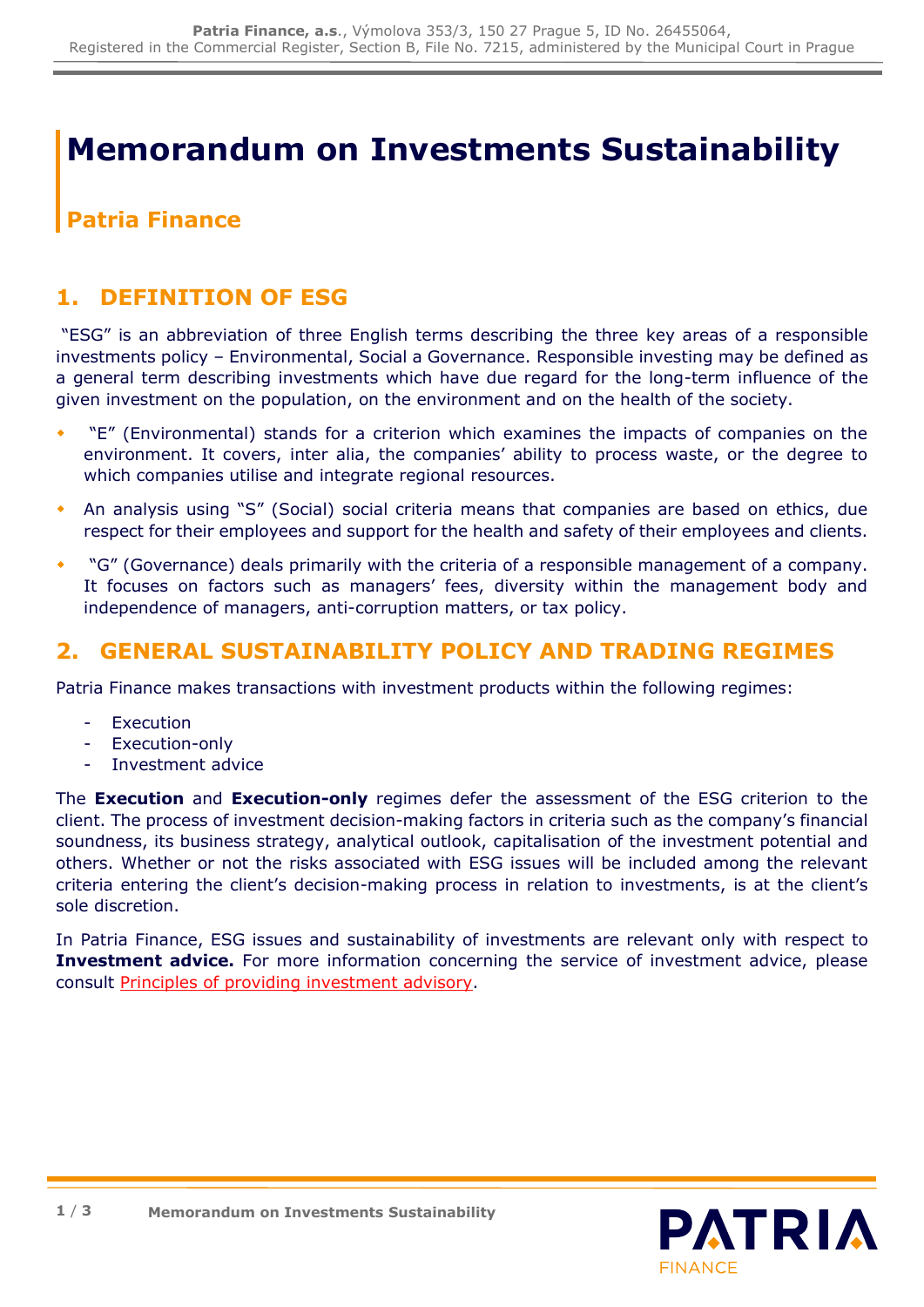# **3. TEMPORAL ASPECT OF SUSTAINABILITY RISKS**

#### **Short-term horizon**

From a short-term perspective, the sustainability risk usually means the risk of a negative event. Such a risk normally affects the returns of the investment only if the event actually occurs. Such events include accidents (resulting in litigation, for instance claims for a compensation for environmental damage), court disputes and penalties (e.g. for non-compliance with laws regulating social issues), or scandals (such as a negative publicity of the company associated with infringements of human rights throughout the supply chain).

#### **Long-term horizon**

From a long-term perspective, sustainability risks mean risks which may undergo a long-term development. Such risks include business activities subject to a certain pressure in consequence of climate changes (for instance, parts of the automotive industry), clients' changing product preferences (such as a greater preference for more sustainable products), difficulties with recruitment of employees, higher costs etc. Considering the fact that the development of this risk is a long-term process, companies may take steps to mitigate the risk, for instance by changing their product range, improving their supply chains, etc.

# **4. NO CONSIDERATION OF ADVERSE IMPACTS**

Sustainability risks in investing are provided for in Regulation (EU) 2019/2088 of the European Parliament and of the Council of 27 November 2019 on sustainability-related disclosures in the financial services sector. The market is currently at the stage of exploring the new legislation; consequently, Patria Finance does not presently include in its procedures any assessment of adverse sustainability impacts under this Regulation. Patria Finance will be capable of considering the sustainability risks primarily if it has the opportunity to analyse data supplied by issuers of the individual products which would confirm their approach to ESG and sustainability issues. Regular market monitoring will enable Patria Finance to update the information in that document and have due regard for new facts and circumstances when providing its services. Assessment of the risk of adverse sustainability impacts is a priority for Patria Finance as well as the CSOB Group.

# **5. REMUNERATION POLICY**

Patria Finance does not incorporate the ESG principles in the process of motivating Patria's employees. The remuneration policy of Patria Finance is governed by the principle of fair play. Employees are motivated to provide to Patria's clients, at all times, only top-quality investment services that duly factor in the client's investment preferences, the client's target market, approach to risk and investment profile, as well as other criteria and characteristics.

Conversely, responsible conduct and sustainability, including climate issues and responsible management, are objectives of crucial importance for the top management of Patria Finance.

# **6. INTEGRATION OF INVESTMENT SUSTAINABILITY RISKS IN INVESTMENT ADVICE**

Patria does not have regard to the sustainability principles in the process of choosing the investment strategy for a particular client but monitors the developments and trends in sustainable products